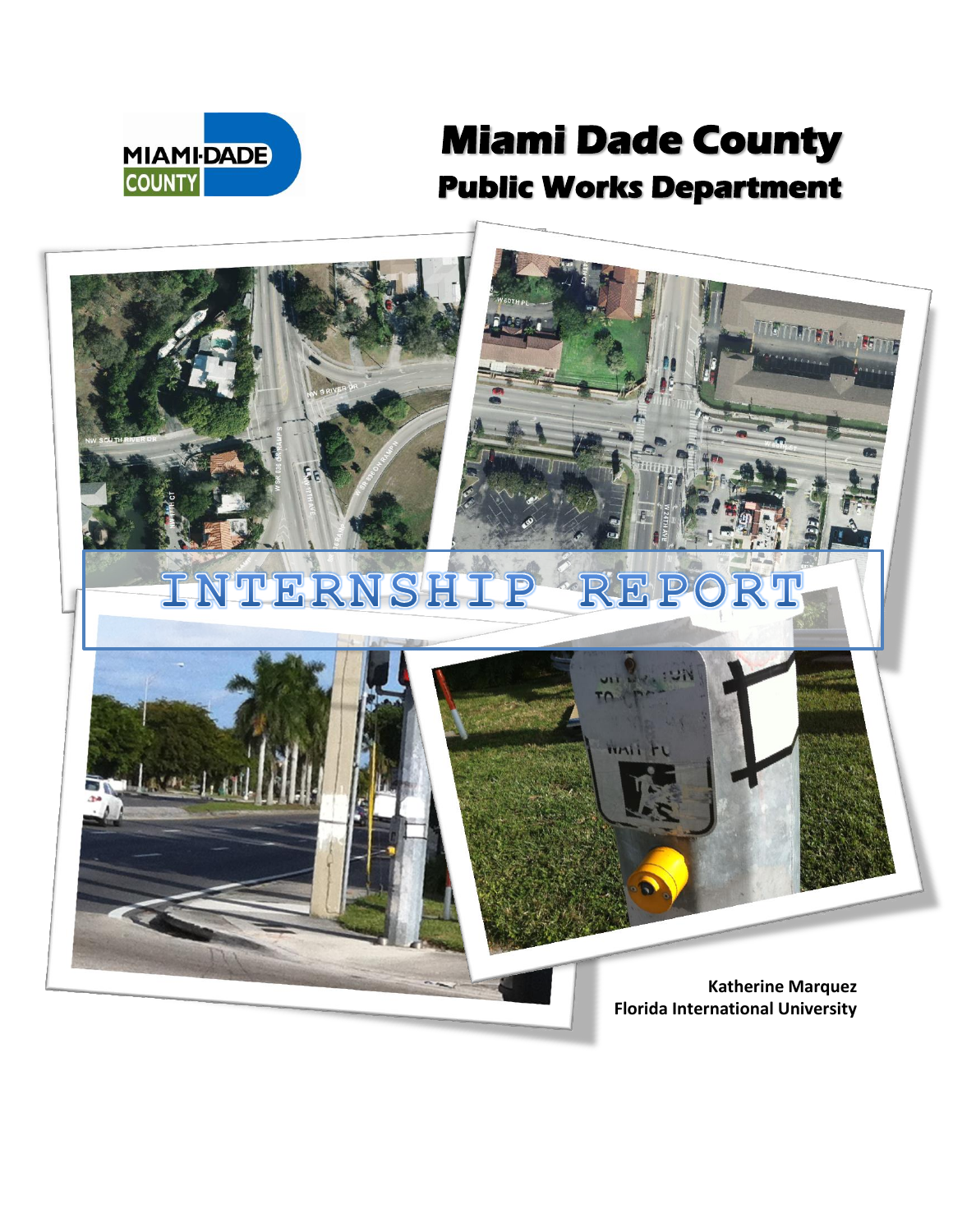My name is Katherine Marquez, a Civil Engineering Major at Florida International University. I am an undergraduate student looking forward to graduating in Summer 2015. In spring of 2014 I had the opportunity to work with the Miami-Dade County Public Works and Waste Management Department as an intern during spring. I worked with Ayman Elbermawy, manager of the Public Safety Program in the Traffic Engineering Division, whose director is Dr. Joan Shen.

The Traffic Engineering Division of the Department at MDC makes studies about public safety every year in order to improve the design of roads within the county, so it is easier and safer for users (vehicle drivers and pedestrians) to take the most advantage of the traffic system in Miami-Dade County. This study is the result of a contract with the Metropolitan Planning Organization (MPO) and the Florida Department of Transportation (FDOT). The objectives are the following:

- Acquiring and Processing of Data
- Identifying High Crash Locations
- Conducting Field Studies
- Intersection Safety Assessment
- Countermeasures and Potential Improvements
- Preparation and Submission of Final Report

The procedure of these studies is prepared as follows:

- 1.Obtaining data about the number of accidents on intersections. All the locations evaluated need to be regulated by Miami-Dade County; this means that important roads such as interstates that are regulated by the Florida Department of Transportation (FDOT) do not need to be taken into account.
- 2.Choosing the 25 locations with the highest crash rate for further analysis.
- 3.Analyzing the design of intersection to determine parameters such as type of intersection, number of lanes, whether it is urban, rural, or suburban, and if it is an arterial or a collector.
- 4.Getting information regarding the accidents occurred on each intersection and draw crash diagrams to have a better sense of the way each accident happened. This would help identify any pattern that may need to be improved.
- 5.Comparing this data with the instructed by the Florida Department of Transportation. This way we can obtain a sense of what should be expected to occur on certain class of intersection so anomalies can be established.
- 6.Conducting field studies to have a better idea of what is really happening one each specific intersection. This is one of the most important steps in this safety study;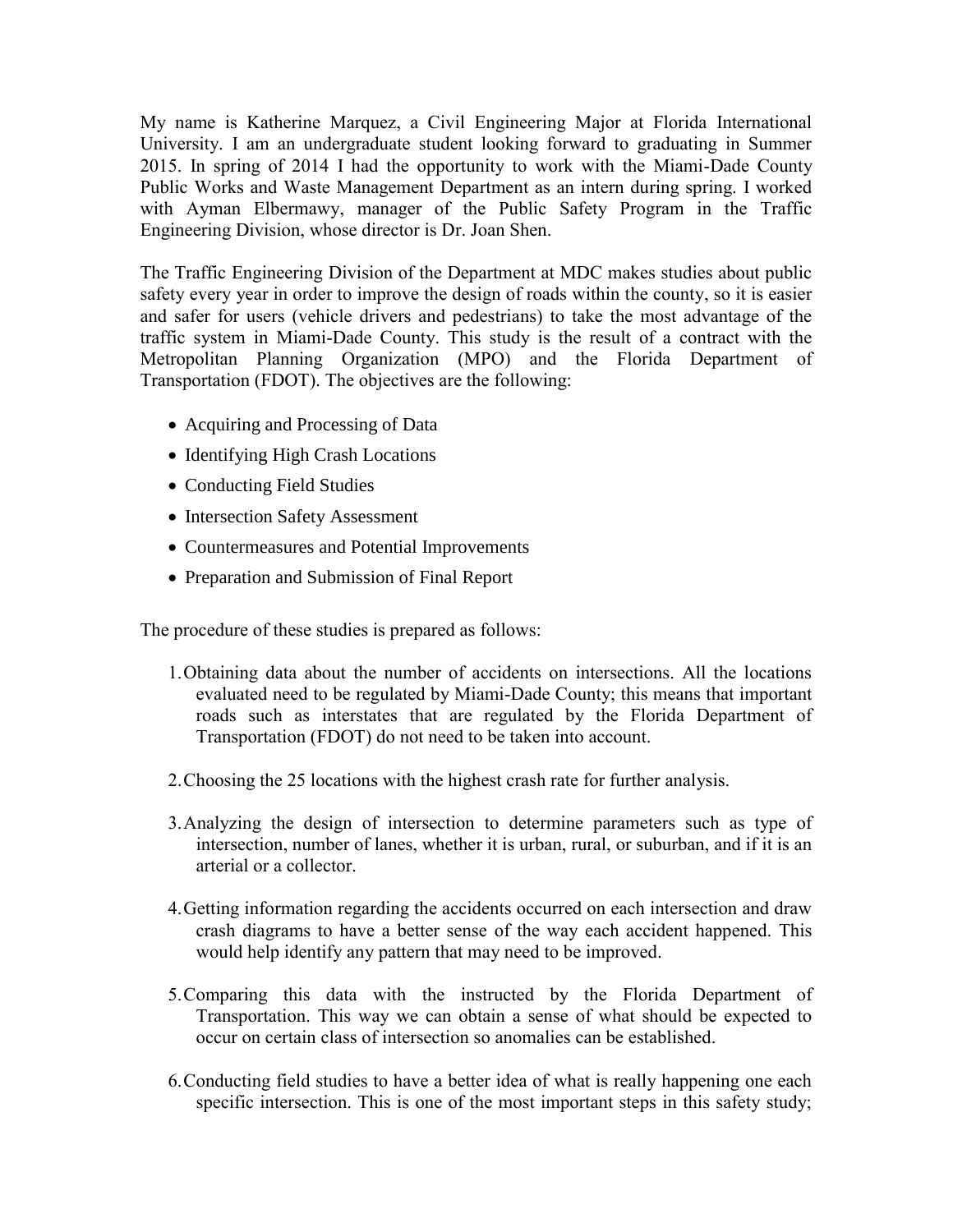having a sense of how the intersection looks physically is vital to this analysis.

7.Countermeasures and recommendations would be given by designers based on the observations made from the field studies and the comparison made with the data from FDOT.

In order to do this, the division does the pertinent research to determine what intersections need to be improved due to the high number of crashes that occur on them. Then, the patterns of the different types of crashes are analyzed deeply to make recommendations about the design of each intersection; therefore, the number of crashes can be diminished in the near future.

The result of this extensive work is a report that evaluates the following items for each candidate location:

- Site Description
- Safety Conditions and Analysis
- Traffic Operation Conditions and Analysis
- Recommendations
- Conceptual plan

I was responsible for the "Safety Conditions and Analysis" Section of the Safety Studies Report concerning years 2011, 2012, and 2013. Even though I knew there were other engineers and designers responsible for the other sections on the report, I was involved in all the aspects of the study because of the relevance of my task. The first part of my job was determining which locations were candidates for further analysis from a database I was provided with. As I mentioned before, the county does not get involved in analyzing roads that belong to the state because they are FDOT's concern; therefore, I had to classify whether the intersections where state roads or roads that belonged to the county from a list that I was presented with.

From that list, I was able to select the 25 locations with the highest crash rate. Since not all the intersections are designed the same way, they cannot be analyzed the same way either. Hence, I had to analyze the design of each intersection determining their number of lanes, the type (T-intersection of Four-legged intersection), and whether they had turn lanes.

One of the new things I learned is how they obtain information from The Police Department about all the accidents occurred on each of the intersections; aspects such as type of crash, condition of road, lighting condition, alcohol involvement, time, and date were presented on the crash reports found. Also, I learned to draw crash diagrams, which is basically a graphic representation of the accidents. Even though I learned how to do this, it was not my responsibility to draw the cash diagrams from the crash reports obtained; the important part I had to know was how to interpret them.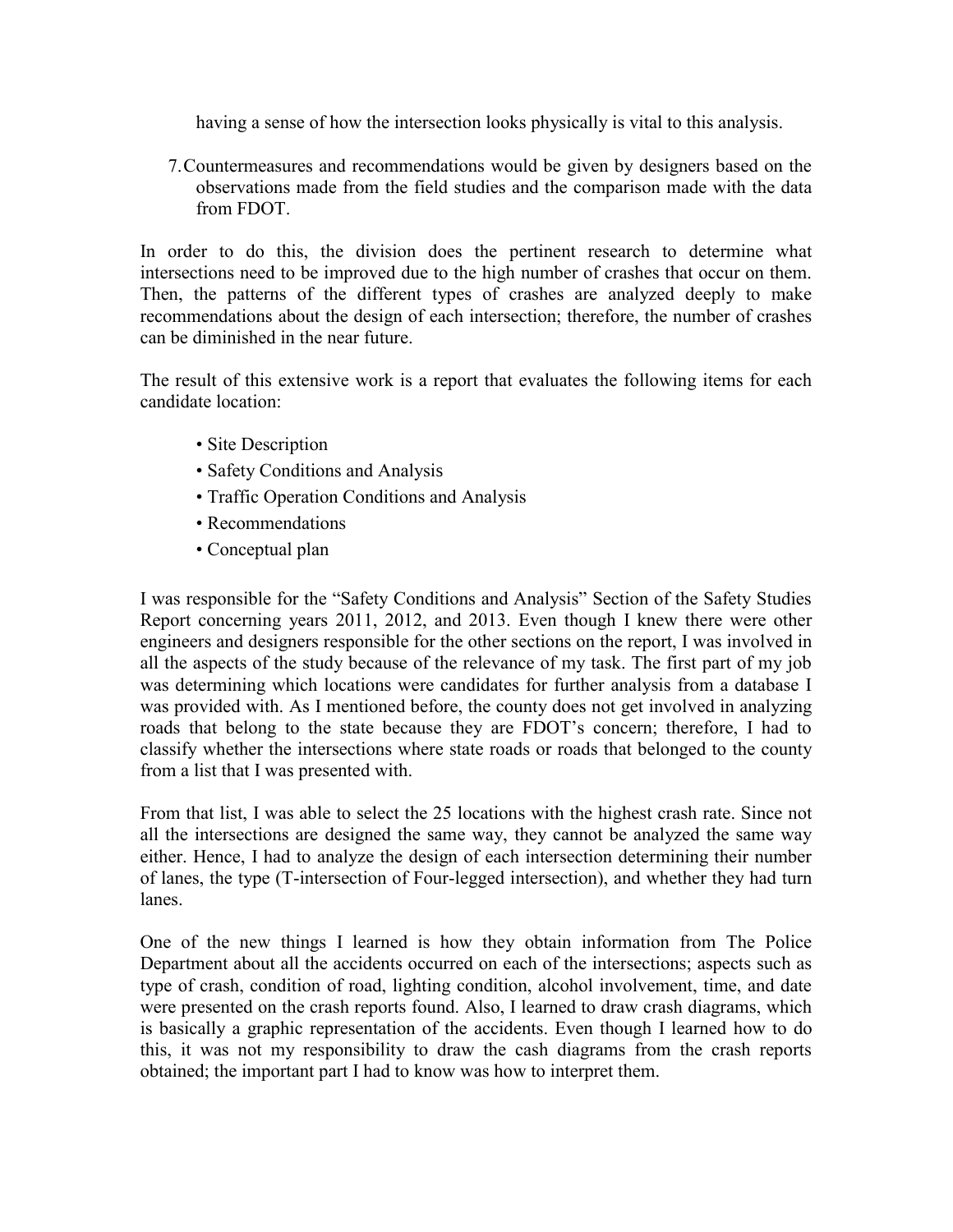When all the crash reports (including diagrams) were handed to me, I was responsible for tabulating the information presented on them in the format that they wanted to be seen on the report; that way it would be easier to evaluate. I had to compare this information with the one stipulated by the Florida Department of Transportation. For the different types of intersection and different types of road (urban, suburban, and rural), the FDOT has already predetermined the number of accidents that is likely to occur on that intersection, depending on the design of the intersection and the type of accident. Based on that data, it could be determined what types of accident were relevant for further analysis.

I was presented with an enormous challenge when accepting the internship because I have not taken any transportation classes yet. I know that I am a fast learner, but it is different when you have a huge responsibility like this report on your hands. I remember I did not know how to count the lanes approaching an intersection, so I had to read the manuals and taught myself how to determine that in order to analyze each intersection accurately. In addition to that, there were a few term that I didn't understand; however, I was provided with all the information. I learned many concepts before taking my first transportation class the following semester.

The tables that I created contained basic aspects of the crashes on each intersection such as number of crashed per year, and statistic terms like average number of crashes, 90th percentile, and 95th percentile. Also in this tables, the Average Daily Traffic and the Florida Average Crash rate were indicated. By providing this numbers, the safety ratio was found. I did not need to dig too much into learning how they use this method since they use a template format and I just had to make sure that the ADT and the Average Crash Rate were accurate.

Another table was created for each intersection called "Abnormal Crash Details and Countermeasures". In this tables, the information about the types of crashes that showed abnormal crash patterns that exceed the threshold limits for the 95th percentile confidence level (obtained from the first tables created). In order to finish creating this second part, I worked with engineers to determine the recommendations and countermeasures for the design of the intersection.

When all the tables were completed for each one of the 25 candidate locations, a ranking was performed. This would allow narrowing the list from 25 to 20 locations. Three aspects were used for this ranking: total number of crashes, safety ratio, and crash severity index. This last one is obtained using the Equivalent Property Damage Only method (EPDO) that again I did not have to learn. In order to do this, a three-phased ranking scheme is used as the basis to determine the high crash locations. Intersections were then ranked by the aspects I mentioned before, and then they were ranked by a combination of these factors. With the new list of only 20 locations, field studies were conducted; I did not participate in this part of the study.

I had one last task to perform: putting everything together. Although I sound boring, I really enjoyed this part. It was really comforting to see how something that I had been working for a long time was finally taking its shape. In addition to the report, I also had